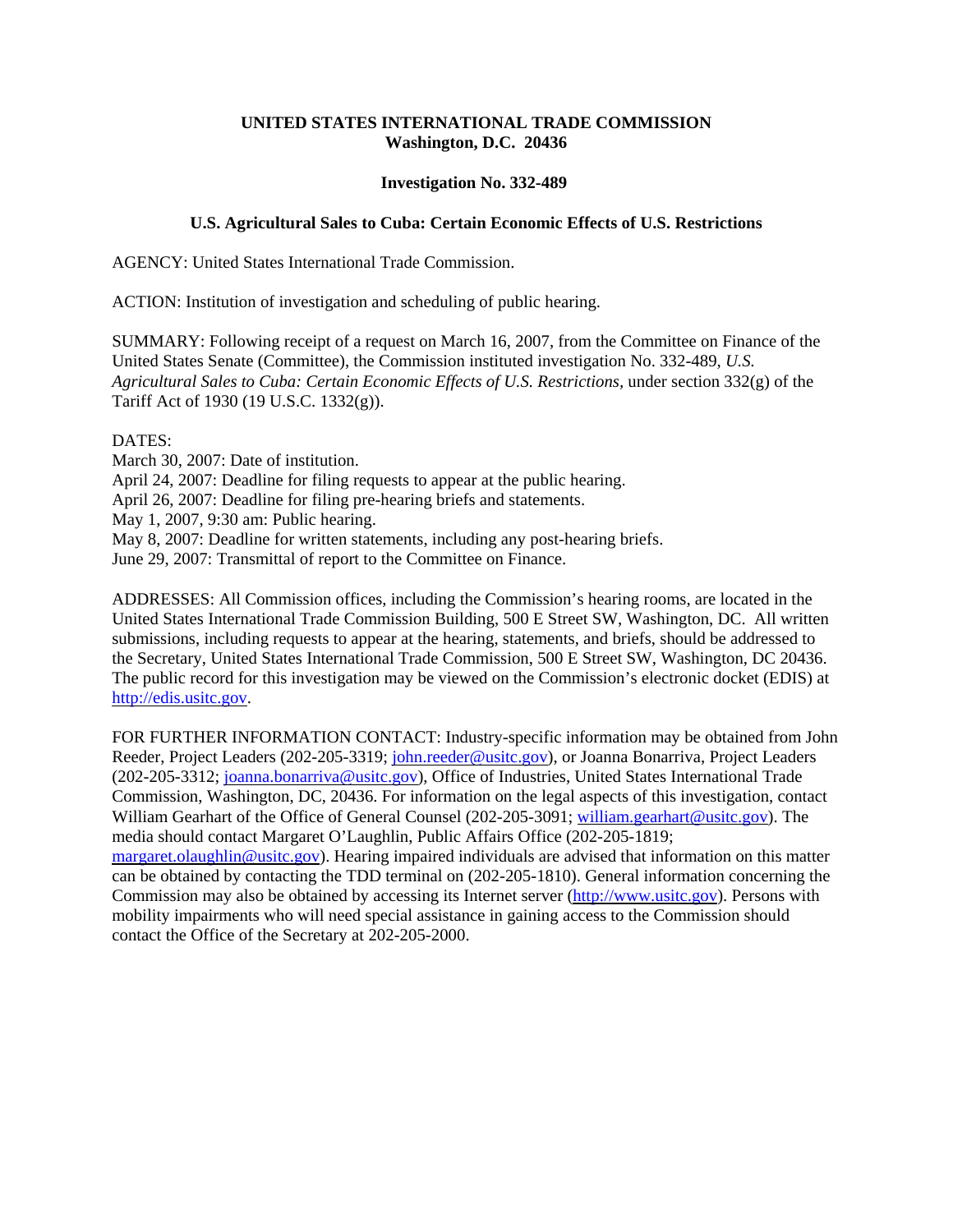SUPPLEMENTARY INFORMATION: As requested by the Committee, the Commission will conduct an investigation and provide a report that contains, to the extent possible, the following information:

- an overview of Cuba's purchases of agricultural, fish and forestry products from, to the extent possible, 2000 to the present, including identification of major supplying countries, products, and market segments;
- an analysis of the effects that U.S. restrictions, including those relating to export financing terms and travel to Cuba by U.S. citizens, may have had or currently have on Cuban purchases of U.S. agricultural, fish, and forestry products; and,
- a qualitative and, to the extent possible, quantitative estimate of U.S. sales of agricultural, fish and forestry products to Cuba, in the event that: (i) statutory, regulatory, or other restrictions affecting agricultural exports are removed, (ii) statutory, regulatory, or other restrictions on travel to Cuba by U.S. citizens are lifted, and, (iii) statutory, regulatory, or other restrictions affecting agricultural exports are removed and statutory, regulatory or other restrictions on travel to Cuba by U.S. citizens are lifted.

As requested, the Commission will transmit its report to the Committee by June 29, 2007.

PUBLIC HEARING: A public hearing in connection with the investigation is scheduled to be held at the U.S. International Trade Commission Building, 500 E Street SW, Washington, DC beginning at 9:30 a.m. on May 1, 2007. All persons shall have the right to appear, by counsel or in person, to present information and to be heard. Requests to appear at the public hearing should be filed with the Secretary, United States International Trade Commission, 500 E Street SW, Washington, DC 20436, no later than 5:15 p.m., April 24, 2007. Any pre-hearing briefs (original and 14 copies) should be filed not later than 5:15 p.m., April 26, 2007. The deadline for filing post-hearing briefs or statements is 5:15 p.m., May 8, 2007. In the event that, as of the close of business on April 24, 2007, no witnesses are scheduled to appear at the hearing, the hearing will be canceled. Any person interested in attending the hearing as an observer or non-participant may call the Secretary (202-205-2000) after April 24, 2007, to determine whether the hearing will be held.

WRITTEN STATEMENTS: In lieu of or in addition to participating in the hearing, interested persons are invited to submit written statements concerning the investigation. All submissions should be addressed to Secretary, United States International Trade Commission, 500 E Street SW, Washington, DC 20436, and should be received no later than the close of business on May 8, 2007. All written submissions must conform with the provisions of section 201.8 of the *Commission's Rules of Practice and Procedure* (19 C.F.R. 201.8). Section 201.8 of the rules requires that a signed original (or a copy designated as an original) and fourteen (14) copies of each document be filed. In the event that confidential treatment of the document is requested, at least four (4) additional copies must be filed, in which the confidential information must be deleted (see the following paragraph for further information regarding confidential business information). The Commission's rules do not authorize filing submissions with the Secretary by facsimile or electronic means, except as permitted by section 201.8 of the Commission's Rules (19 C.F.R. 201.8) (see Handbook for Electronic Filing Procedures,

http://www.usitc.gov/secretary/fed\_reg\_notices/rules/documents/handbook\_on\_electronic\_filing.pdf.